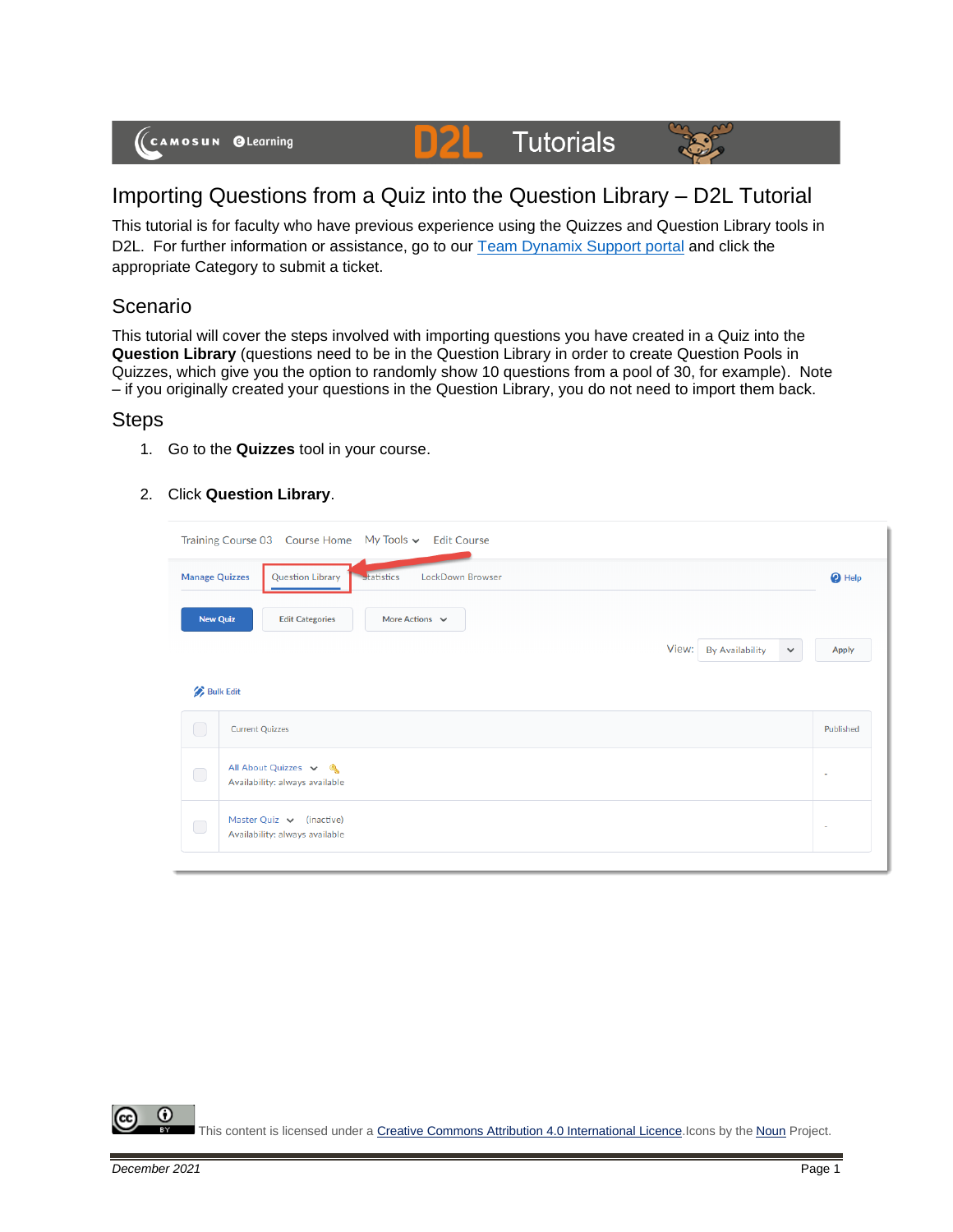3. Make sure you are in the folder you want to import questions into, then click **Import** and select **Browse Existing Questions**.

|                                                                                        |                                        | Training Course 03  Course Home  My Tools v  Edit Course                |        |        |                   |           |                              |  |  |  |
|----------------------------------------------------------------------------------------|----------------------------------------|-------------------------------------------------------------------------|--------|--------|-------------------|-----------|------------------------------|--|--|--|
| 日 Question Library<br>Surveys<br><sup>t</sup> Self-<br>assessments<br><b>D</b> Ouizzes | Question Library<br>New $\vee$<br>Move | <sup>O</sup> Help<br><b>D</b> Settings<br><b>Done Editing Questions</b> |        |        |                   |           |                              |  |  |  |
|                                                                                        | $\Box$                                 | Name (click question name to edit)                                      | Type   | Points | <b>Difficulty</b> | Mandatory | <b>Last Modified</b>         |  |  |  |
|                                                                                        | □                                      | $\triangle$ Surveys $\vee$                                              | ٠      | ٠      | $\sim$            | $\sim$    | Aug 21, 2015 12:31 PM        |  |  |  |
|                                                                                        | □                                      | Self-assessments $\vee$<br>a an                                         | ٠      | $\sim$ | $\sim$            | ٠         | Aug 21, 2015 12:31 PM        |  |  |  |
|                                                                                        | $\bigcirc$                             | $\bullet$ Ouizzes $\vee$                                                | $\sim$ | ×      | $\sim$            | $\sim$    | Aug 21, 2015 12:31 PM        |  |  |  |
|                                                                                        | <b>Total: 3 Sections</b>               |                                                                         |        |        |                   |           |                              |  |  |  |
|                                                                                        |                                        |                                                                         |        |        |                   |           | 100 per page<br>$\checkmark$ |  |  |  |

4. In the side panel that opens on the right, click the **Source** drop-down, and select the Quiz you wish to import questions from.

| Training Course 03 Course Home My Tools v Edit Course                               |                                                |                         |  |                                                       |         |                                  |                              |          |  |
|-------------------------------------------------------------------------------------|------------------------------------------------|-------------------------|--|-------------------------------------------------------|---------|----------------------------------|------------------------------|----------|--|
| <b>J</b> 企 Question Library<br>Surveys<br>Self-<br>assessments<br><b>BO</b> Quizzes | Question Librar<br>New $\vee$<br>Import $\vee$ |                         |  |                                                       |         | <b>Browse Existing Questions</b> |                              | $\times$ |  |
|                                                                                     | Move<br>14<br><b>Delete</b>                    |                         |  | Search question text $Q$                              |         | Source: All About Quizzes        | Filter $\vee$<br>Sort $\vee$ |          |  |
|                                                                                     | $\bigcirc$                                     | Name (click question na |  | 3 items<br>$\triangleright$<br>Case Study Week 1 Quiz |         | Sourc Collection                 |                              |          |  |
|                                                                                     | $\Box$<br>$\bigcirc$                           | Surveys v               |  |                                                       | Section | ← All bout Quizzes               |                              |          |  |
|                                                                                     |                                                | Self-assessments v      |  |                                                       |         |                                  | Master Quiz                  |          |  |
|                                                                                     | $\Box$                                         | Quizzes $\vee$<br>Ò     |  |                                                       |         |                                  |                              |          |  |
|                                                                                     |                                                | Total: 3 Sections       |  |                                                       |         |                                  |                              |          |  |
|                                                                                     |                                                |                         |  |                                                       |         |                                  |                              |          |  |
|                                                                                     |                                                |                         |  |                                                       |         |                                  |                              |          |  |
|                                                                                     |                                                |                         |  | Add                                                   | Cancel  |                                  |                              |          |  |

This content is licensed under [a Creative Commons Attribution 4.0 International Licence.I](https://creativecommons.org/licenses/by/4.0/)cons by the [Noun](https://creativecommons.org/website-icons/) Project.

 $\odot$